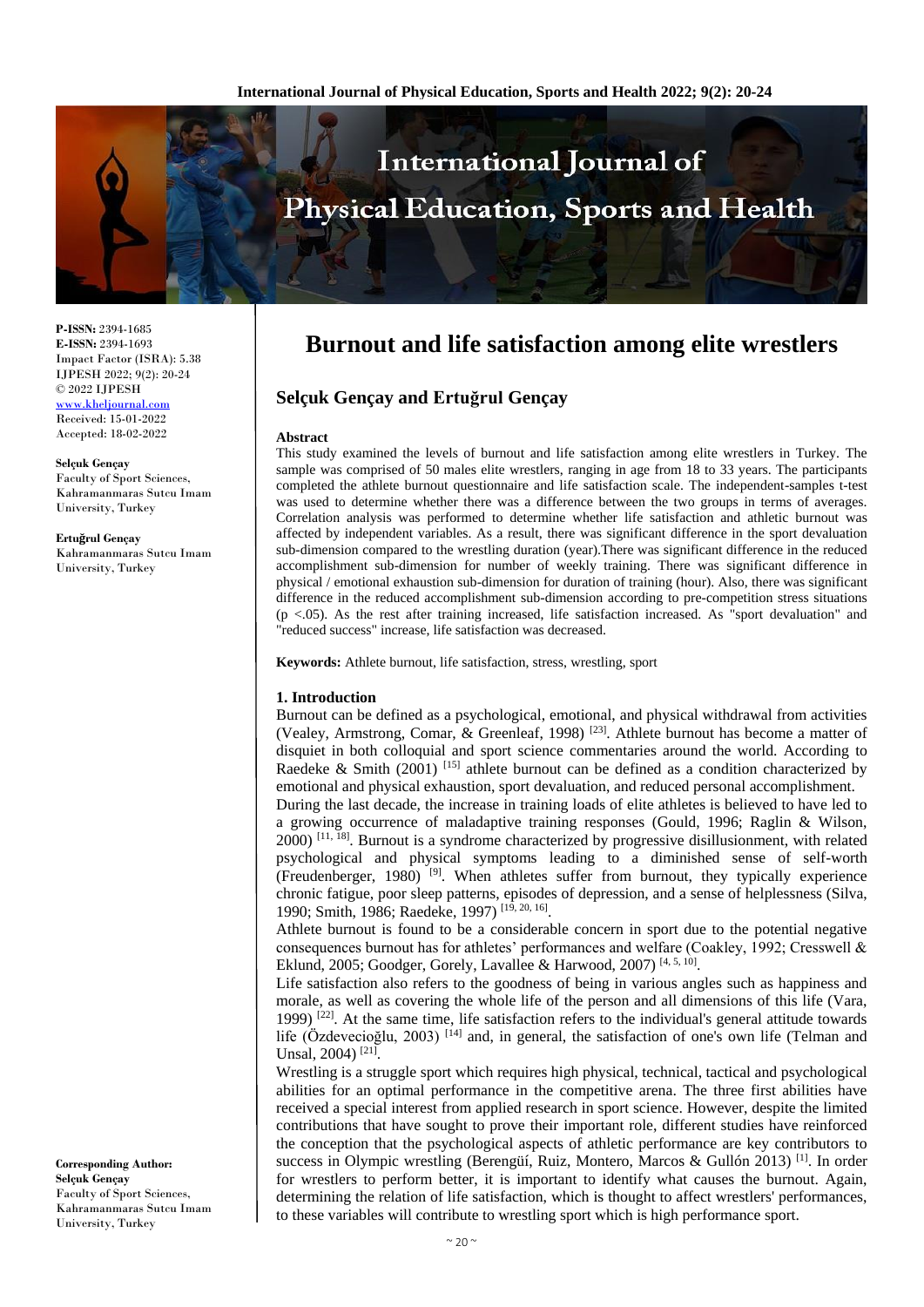Therefore, in this study, the burnout situations and life satisfaction of elite wrestlers were aimed to be determined in terms of various variables.

#### **2. Material and Method**

# **2.1. Subjects**

Elite wrestlers in various wrestling clubs fromTurkey have been included in the study. The sample is comprises 50 wrestlers (n=28 greko-roman, n=22 freestyle). Wrestlers' ages between 18 and 33 years  $(M = 23.12, SD = 3.78)$ . The average wrestling experience the wrestlers' are  $11.8 \pm 4.16$ years.

### **2.2. Data Collection Tools**

As a data collection tool, questionnaire form including personal information form, athlete burnout scale and life satisfaction scale was used. Before the questionnaires were applied, permission was obtained from the relevant organization. The wrestlers were asked to participate voluntarily in the investigation. The responses to the questionnaires took an average of 15 minutes.

#### **2.3. Athlete Burnout Questionnaire (ABQ)**

The Athlete Burnout Questionnaire (ABQ) was developed by Readeke and Smith (2001) to assess sport specific burnout. The instrument contains three subscales designed to measure; (1) reduced sense of accomplishment, (2) devaluation and (3) emotional/physical exhaustion.Turkish adaptation of the scale was made by the Kelecek, Kara, Kazak Çetinkalp, & Aşçı,

(2016) [12] . Cronbach's alpha values of the scale used in current study; emotional / physical exhaustion sub-dimension 0.73; reduced accomplishment sub-dimension is 0.61 and sport devaluation sub-dimension is 0.60.

#### **2.4. Life Satisfaction Scale**

Life satisfaction scale was developed by Diener, Emmons, Larsen & Griffin  $(1985)$  <sup>[7]</sup> in order to determine life satisfaction. This scale consists of 5 items. A low score on the scale is considered a sign of low life satisfaction. Wrestlers evaluated 5 items with a 5-point Likert-type rating between "I fully agree" and "I absolutely disagree". Turkish adaptation of the scale was made by Köker (1991). In this study, the cronbach's alpha value of the life satisfaction scale was found to be 0.81.

#### **2.5. Data Analysis**

The data obtained in the study were evaluated in the SPSS program and the frequency and percentage distributions of the data were determined. For normal distribution, the z-score values of skewness and kurtosis were found between -3.29 and  $+3.29$  as critical value ( $p < .001$ ), and the distribution was accepted as normal (Field, 2009). The independent-samples ttest was used to determine whether there was a difference between the two groups in terms of averages. Correlation analysis was performed to determine whether life satisfaction and athletic burnout was affected by independent variables.

#### **3. Results**

**Table 1:** Classification according to some socio-demographic characteristics of the participants

|                        | <b>Value Label</b>    | n  | $\frac{0}{0}$ |
|------------------------|-----------------------|----|---------------|
| Gender                 | Male                  | 50 | 100           |
|                        | Greco-Roman           | 28 | 56            |
| <b>Branch</b>          | Freestyle             | 22 | 44            |
|                        | Up to $21$            | 20 | 40            |
| Age (year)             | $22 - 26$             | 16 | 32            |
|                        | 27 and up             | 14 | 28            |
|                        | $(1-10 \text{ year})$ | 12 | 24            |
| Wrestling time (year)  | (More than 10 years)  | 38 | 76            |
|                        | $(1-6)$               | 12 | 24            |
| Number of training     | (More than 6)         | 38 | 76            |
|                        | 2 hours               | 34 | 68            |
| Duration of training   | 3 hours               | 16 | 32            |
|                        | Insufficient          | 11 | 22            |
| Income                 | Enough                | 39 | 78            |
|                        | Sometimes             | 34 | 68            |
| Pre-Competition stress | Mostly                | 16 | 32            |
|                        | Local                 | 15 | 30            |
| Sporting success       | International         | 35 | 70            |

Table 1. Contains information on the demographic characteristics of elite wrestlers. According to this;  $56\%$  (n = 28) were greco-roman and 44%  $(n = 22)$  were free style athletes. Them 40% ( $n = 20$ ) were 18-21 years old and 32% (n  $= 16$ ) were 22-26 years old and 28% (n  $= 14$ ) were 27 years old or older. When we look at the sports experience of the wrestlers,  $24\%$  (n = 12) have wrestled more than 6 years since 76% ( $n = 38$ ) since 1-6 years. It is understood that 68% of the

wrestlers ( $n = 34$ ) trained at least 2 hours in each training and 32% ( $n = 16$ ) in the training for 3 hours and more. When the income level of the wrestlers is examined, it is seen that 22%  $(n = 11)$  are inadequate and 78%  $(n = 39)$  have sufficient income.  $(N = 34)$  pre-competition stress sometimes and 32%  $(n = 16)$  experienced mostly stress. 30% of the wrestlers  $(n = 16)$ 15) achieved regional success and 70%  $(n = 35)$  of them international success.

**Table 2:** T-test results according to burnout to branch

| <b>Variables</b>              | <b>Branch</b> | N  | М      | <b>SD</b> |          |         |
|-------------------------------|---------------|----|--------|-----------|----------|---------|
| Reduced Accomplishment        | Greco-Roman   | 28 | 2,4018 | .56658    | $-.818$  | .417    |
|                               | Freestyle     | 22 | 2,5455 | ,67540    |          |         |
|                               | Total         | 50 | 2,4650 | .61447    |          |         |
|                               | Greco-Roman   | 28 | 1,8661 | .59115    | $-2.044$ | $.046*$ |
| <b>Sport Devaluation</b>      | Freestyle     | 22 | 2,2614 | ,77719    |          |         |
|                               | Total         | 50 | 2,0400 | ,70051    |          |         |
| Physical/Emotional Exhaustion | Greco-Roman   | 28 | 2.1929 | .74731    | $-.208$  | .836    |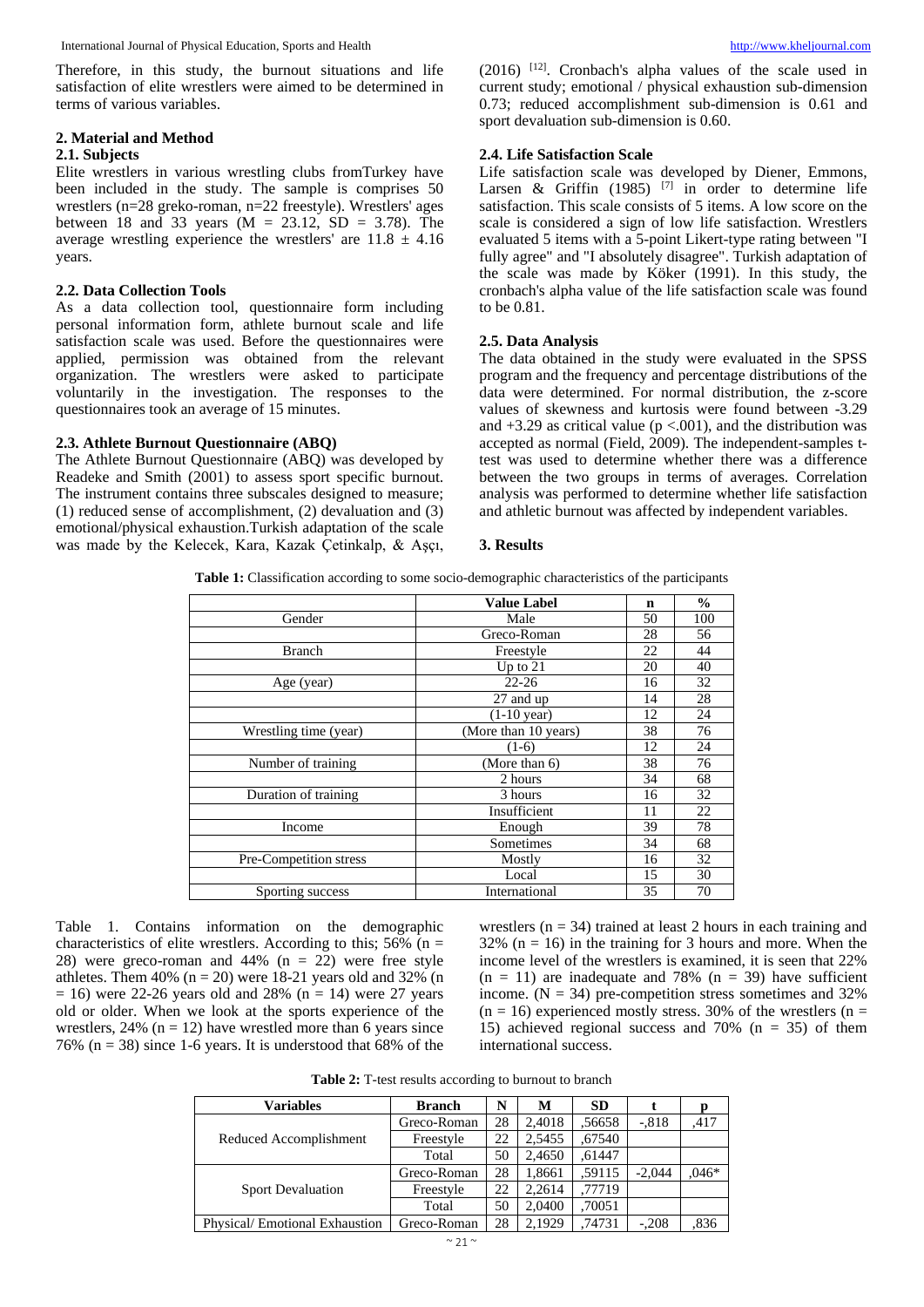| ┮<br>$H_{0}$ | $\sim$<br>∠∠ | $\sim$<br>2,2364             | $\sim$ $-1$<br>-<br>199 I |  |
|--------------|--------------|------------------------------|---------------------------|--|
| m<br>"otar   | 50           | $\mathbf{a}$<br>$2.41 \pm 0$ | $  \sim$<br>$-$<br>ے رے   |  |

 $*(p<0.05)$ .

In Table 2, there was a significant difference in the sport devaluation sub-dimension according to the branches of the wrestlers ( $p < .05$ ), but no significant difference in the reduced accomplishment and physical / emotional exhaustion subdimensions  $(p> .05)$ . According to this, it is seen that the level of sport devaluation is higher in free wrestlers.

|  |  |  |  | Table 3: T-test results of wrestling time (year) |  |  |
|--|--|--|--|--------------------------------------------------|--|--|
|--|--|--|--|--------------------------------------------------|--|--|

| <b>Variables</b>              | wrestling time (year) | N  | м      | <b>SD</b> |          |         |
|-------------------------------|-----------------------|----|--------|-----------|----------|---------|
| Reduced Accomplishment        | Up to 10 years        | 12 | 2,3333 | .72561    | $-.849$  | ,400    |
|                               | 10 and more           | 38 | 2,5066 | .57974    |          |         |
| <b>Sport Devaluation</b>      | Up to 10 years        | 12 | 1.6250 | 44594     | $-2.474$ | $.017*$ |
|                               | 10 and more           | 38 | 2.1711 | .71920    |          |         |
| Physical/Emotional Exhaustion | Up to 10 years        | 12 | 2,1000 | .70582    | $-.609$  | .545    |
|                               | 10 and more           | 38 | 2.2474 | .73732    |          |         |

 $*(p<0.05)$ 

In Table 3, there was a significant difference in the sport devaluation sub-dimension  $(p < .05)$  compared to the wrestling time (year). There was no significant difference in the reduced accomplishment and physical / emotional exhaustion subdimensions ( $p$  $>$  .05).

| <b>Variables</b>              | Number of training (weekly) | N  | M      | <b>SD</b> |       |         |
|-------------------------------|-----------------------------|----|--------|-----------|-------|---------|
| Reduced Accomplishment        | $1-5$ day                   | 16 | 2.7813 | .38595    | 2.645 | $.011*$ |
|                               | 6 and more                  | 34 | 2.3162 | .64933    |       |         |
| <b>Sport Devaluation</b>      | $1-5$ day                   | 16 | 2.2813 | .64469    | 1.703 | .095    |
|                               | 6 and more                  | 34 | 1.9265 | ,70585    |       |         |
| Physical/Emotional Exhaustion | $1-5$ day                   | 16 | 2.2125 | .53401    | .003  | ,997    |
|                               | 6 and more                  | 34 | 2.2118 | .80745    |       |         |

**Table 4:** T-test results of number of training (weekly)

 $*(p<0.05)$ .

In Table 4, when the wrestlers were compared according to the number of weeks training, there was a significant difference in the reduced accomplishmental dimension (p

<.05). there was no significant difference sport devaluation and physical / emotional exhaustion dimensions (p> .05).

Table 5: T-test results of how many hours wrestling each training session

| Variables                                                 | Duration of training (hour) | N  | M      | <b>SD</b> |       |        |
|-----------------------------------------------------------|-----------------------------|----|--------|-----------|-------|--------|
| Reduced Accomplishment                                    | 2 hours                     | 34 | 2.4706 | .62995    | .093  | .861   |
|                                                           | 3 hours                     | 16 | 2.4531 | ,60013    |       |        |
| <b>Sport Devaluation</b><br>Physical/Emotional Exhaustion | 2 hours                     | 34 | 2.0441 | ,71634    | .060  | ,887   |
|                                                           | 3 hours                     | 16 | 2.0313 | .68845    |       |        |
|                                                           | 2 hours                     | 34 | 2.3529 | .78325    | 2.068 | $030*$ |
|                                                           | 3 hours                     | 16 | 1.9125 | .47871    |       |        |
| $*(n-0.05)$                                               |                             |    |        |           |       |        |

 $*(p<0.05)$ .

In Table 5, when the wrestlers compared to how many hours of training per week, there was a significant difference in physical / emotional exhaustion sub-dimension ( $p < 0.05$ ). No

significant difference was found between sport devaluation and reduced accomplishment (p> .05).

**Table 6:** T-test results of pre-competition stress

| <b>Variables</b>              | <b>Pre-competition stress</b> | N  | М      | <b>SD</b> |          |         |
|-------------------------------|-------------------------------|----|--------|-----------|----------|---------|
| Reduced Accomplishment        | Sometimes                     | 34 | 2,3088 | .57095    | $-2.796$ | $.007*$ |
|                               | Mostly                        | 16 | 2,7969 | .58608    |          |         |
| <b>Sport Devaluation</b>      | Sometimes                     | 34 | 1,9632 | ,66038    | $-1,133$ | .263    |
|                               | Mostly                        | 16 | 2,2031 | .77577    |          |         |
|                               | Sometimes                     | 34 | 2,2059 | .80225    | $-.086$  | .932    |
| Physical/Emotional Exhaustion | Mostly                        | 16 | 2,2250 | .55076    |          |         |
| * $(p<0.05)$ .                |                               |    |        |           |          |         |

There was a significant difference in the reduced accomplishment subscale according to pre-competition stress situations (Table 6,  $p < .05$ ). Sport devaluation and physical /

emotional exhaustion levels were not significantly different  $(p > .05)$ .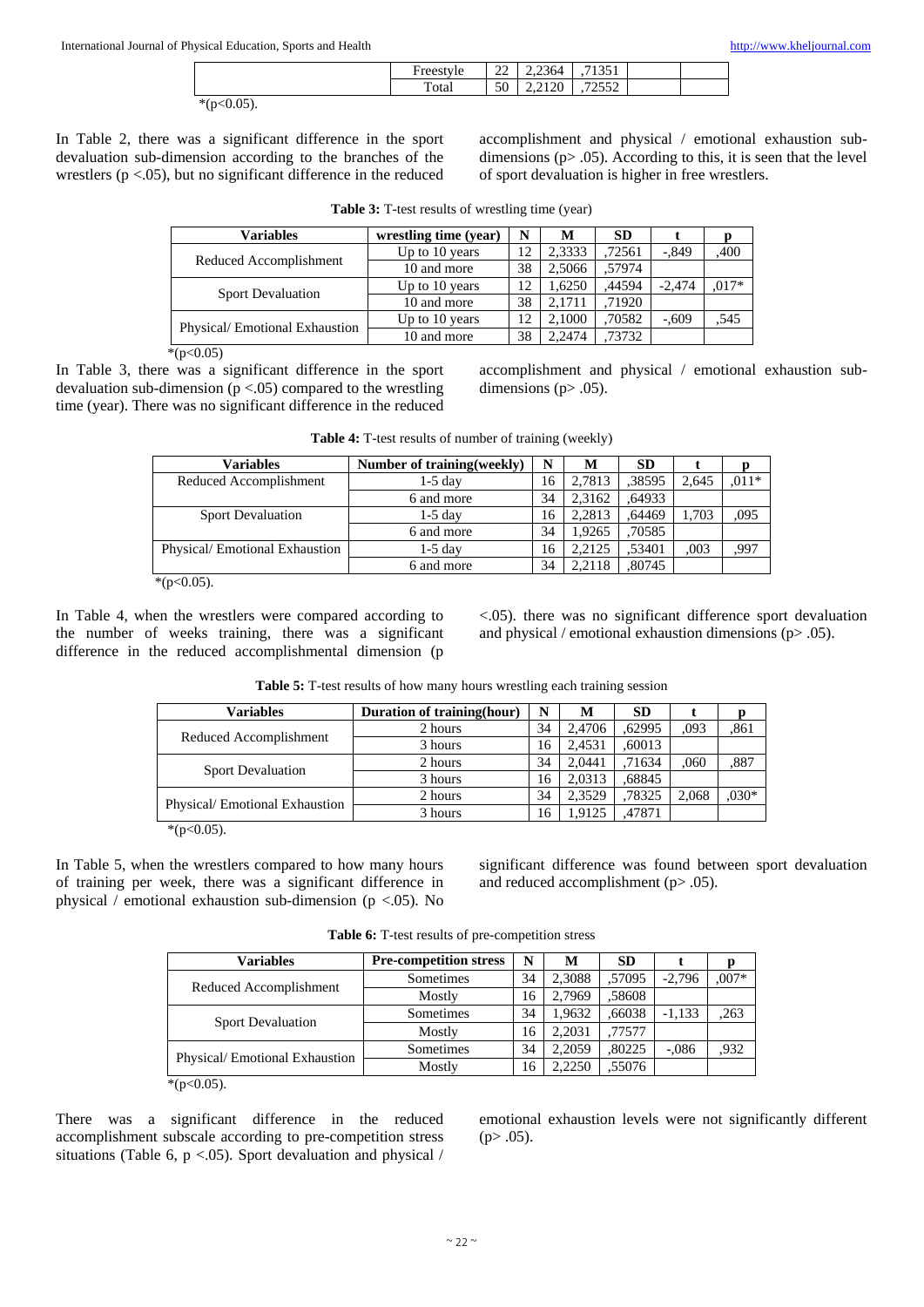**Table 7:** Pearson correlation analysis results, athletic burnout and Life satisfaction scores wrestling time (year), number of training(weekly), duration of training(hour), pre-competition stres, rest after training

| Variables                       | M      | <b>SD</b> |         |          |          |                          |                          | o        |        |
|---------------------------------|--------|-----------|---------|----------|----------|--------------------------|--------------------------|----------|--------|
| 1- Wrestling time (year),       | 1,8000 | 4,16986   |         |          |          |                          |                          |          |        |
| 2- Number of training (weekly), | 5,6000 | .67006    | $-146$  |          |          |                          |                          |          |        |
| 3- Pre-Competition stress       | 2.2800 | .53605    | .007    | $-.250$  |          |                          |                          |          |        |
| 4- Rest after training          | 2,2000 | .60609    | .081    | .101     | $-.050$  | $\overline{\phantom{a}}$ |                          |          |        |
| 5- Reduced Accomplishment       | 2,4650 | .61447    | $-.057$ | $-.332*$ | $.371**$ | $-.090$                  | $\overline{\phantom{0}}$ |          |        |
| 6-Sport Devaluation             | 2.0400 | .70051    | .005    | $-.335*$ | .160     | $-.103$                  | $.569**$                 |          |        |
| 7-Physical/Emotional Exhaustion | 2.2120 | .72552    | .133    | $-.032$  | ,002     | $-.071$                  | .228                     | $.511**$ |        |
| 8- Life satisfaction            | 4,0000 | 1.49120   | .022    | ,225     | $-.123$  | $.425**$                 | $-347*$                  | $-462**$ | $-198$ |

\*\*Correlation is significant at the 0.01 level (2-tailed).\*Correlation is significant at the 0.05 level (2-tailed).

Table 7. When the number of weekly training increases, "reduced accomplishment" has been decreased (r = -.332, p <.005). When pre-competition stress increased, "reduced accomplishment" has increased ( $r = .371$ ,  $p < .005$ ). When the number of weekly training increases, "sport devaluation" has decreased ( $r = -0.335$ ,  $p < 0.005$ ). As the resting after training increased, also life satisfaction increased ( $r = .425$ ,  $p < .005$ ). As the "sport devaluation" ( $r = -.462$ ,  $p < .005$ ) and "reduced accomplishment" ( $r = -.347$ ,  $p < .005$ ) increases, the life satisfaction has been decreased.

# **4. Discussion**

In this study, the burnout and life satisfaction levels of elite wrestlers were aimed to be examined in terms of different variables. For this purpose, to 50 male wrestlers wrestling in different wrestling clubs, "athletic burnout scale" and "life satisfaction scale" were applied. Findings obtained in the direction of the study were evaluated statistically and the results were interpreted and discussed.

In the current research, significant differences were found in the "sport devaluation" sub-dimension in burnout levels between greco-roman and freestyle branches ( $p < .05$ ). When all the wrestlers were evaluated together, Cresswell, & Eklund, (2005b) <sup>[6]</sup> the results of the study are similar. However, the high level of "sport devaluation" in freestyle wrestlers should be examined separately. When the burnout sub-dimensions of the elite wrestlers compared to wrestling time (year), there was a significant difference in the "sport devaluation" sub-dimension (Table 3;  $p \lt 0.05$ ) Casagrande, Andrade, Viana, Vasconcellos  $(2014)$ <sup>[3]</sup> reports that the increase in "practice time" in tennis players increases "sport devaluation". Ziemainz, Drescher, Schipfer, & Stoll, (2015)  $[24]$ , presented similar results with our work in "non-elite" endurance athletes". When our work and other studies are evaluated together, it can be said that as "practice time" increases, "Sport devaluation" also increases. There was a significant difference in the "reduced accomplishment" subdimension according to the number of weekly training of elite wrestlers (Table 4,  $p < .05$ ). There was a significant difference in the "physical/emotional exhaustion" sub-dimension according to the duration of each training (Table 5,  $p < .05$ ). No significant difference was found between "sport devaluation" and "reduced accomplishment" levels (p> .05). Casagrande *et al*. (2014) [3] less time-consuming tennis players were found to have a higher level of burnout. Our work, when evaluated together with other work; it can be said that the period of inadequate training leads to athletic burnout and the sense of inadequacy in the athletes. From here, it can be said that in order to provide high performance to the athletes, enough training must be done to meet the demand of the related sports branch.

stress levels; there was a significant difference in the "reduced accomplishment" sub-dimension (p <.05); no significant difference was found between "sport devaluation" and "physical/emotional exhaustion" dimensions (Table 6, p> .05).There is strong support for a relationship between stress and athlete burnout (Black & Smith, 2007; Raedeke & Smith, 2004). Athlete satisfaction shows negative correlations with stress and burnout and positive correlations with athletic identity and ego resilience. Stress shows strong positive correlations with burnout and no correlation with ego resilience or athletic identity. Burnout showed negative correlations with all variables except stress, and athletic identity showed a positive correlation with all variables except stress and burnout. When our study and the other studies are evaluated together, it can be said that sportsmen should be given coping with stress and the elements that cause stress should be prevented. According to the findings in Table 7, there is a negative correlation between life satisfaction and "athletic burnout". Resting enough after training increases life satisfaction. Increasing the life satisfaction of the wrestlers is important in raising their performances. In addition to the fact that life satisfaction is high, the level of optimism of wrestlers is also important.

As a result of the study, it is seen that elite Turkish wrestlers have lower levels of "athletic burnout" than other athletes (Raedeke, 1997; Raedeke & Smith 2001; Cresswell & Eklund 2005) [16, 15, 6, 5]. Wrestling is "the ancestor sport" of Turks. Turkish wrestlers have significant success in the world. Therefore, wrestling has an important place in Turkey. This may mean the continuation edecig interest in wrestling in Turkey. The increase in the level of stress in the wrestlers also increases their burnout. In order to prevent this situation, the factors leading to the stress should be checked. Increasing life satisfaction also reduces burnout. Athletes should be able to cope with stress at very young ages and gain habits such as positive thoughts.

# **5. Recommendations**

There are limitations in the current study that should be noted. Participants were only formed from male wrestlers. The findings of this study provide general information on Turkish male wrestlers' athlete burnout status and life satisfaction levels. Future research should, therefore, investigate the longitudinal effects of burnout, stress and life satisfaction.

# **6. References**

1. Berengüí R, Ruiz E, Montero F, Marcos R, Gullón J. Optimism and Burnout in Competitive Sport. Psychology. 2013;4:13-18.

doi: 10.4236/psych.2013.49A2003.

2. Black JM, Smith AL. An examination of Coakley's perspective of identity, control and burnout among

When wrestlers were compared according to pre-competition